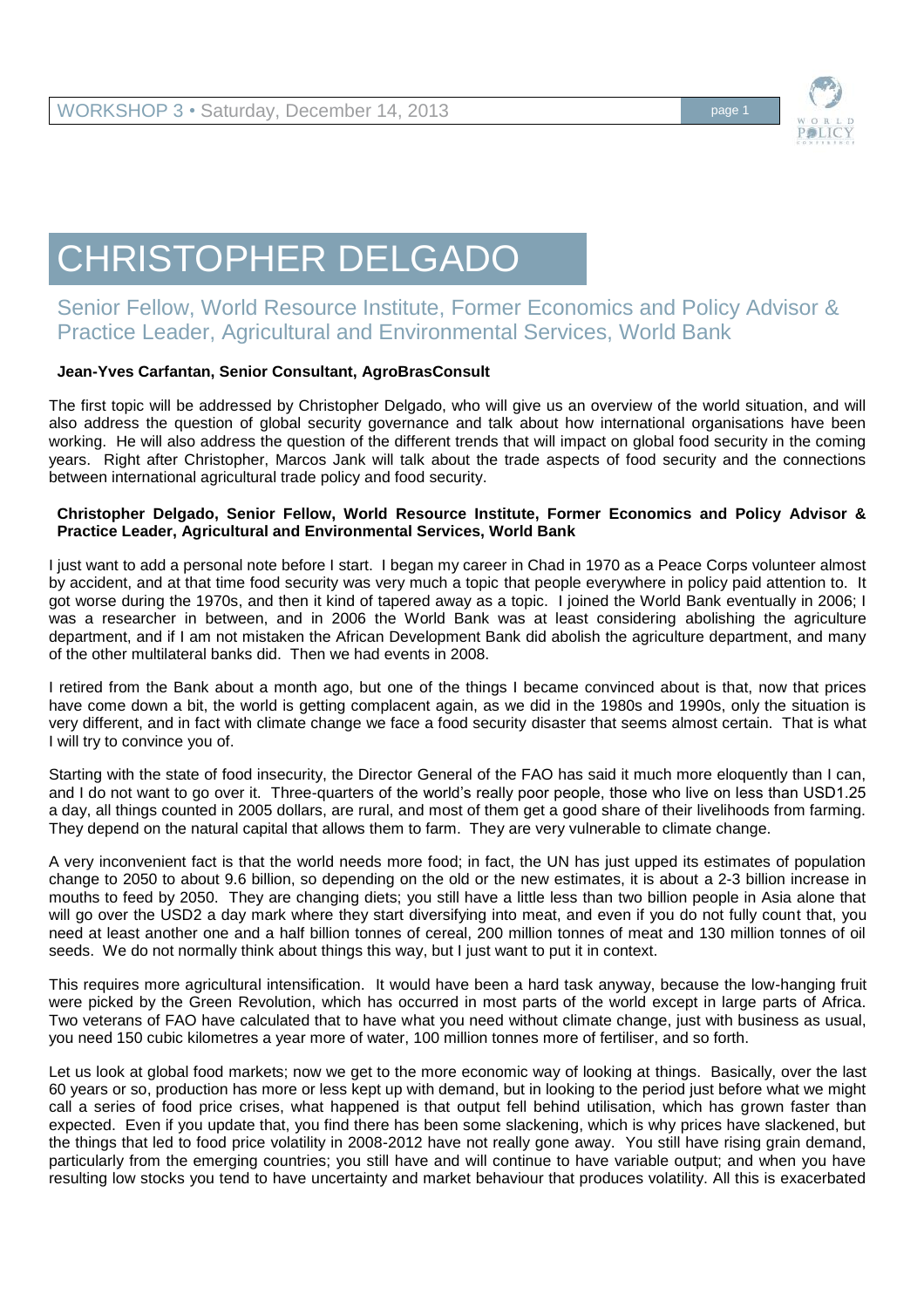

for price volatility by the fact that, as people get richer over time, their price responsiveness for food goes down, and thus prices need to go up more before demand and supply rebalance, other things equal.

Therefore, you have structural factors that are producing more price volatility and the likelihood that prices will stay high; this is a long-term structural trend. When the stock-to-use ratio for food grains falls below about 15%, markets get nervous and typically prices start to go up; this is not established as a causal relationship, but it nevertheless a well documented association. Regarding the number of reported occurrences, the reporting may have improved and so forth, but there is really not much doubt that over time we have had far more extreme weather events in the world. Policies have done their bit too; you have grain trade restrictions that were slapped on in 2008-2010, and you have a variety of other rigidities from biofuels mandates in 20 countries, not just the US. You have the build-up of public grain reserves in 2008 and 2010 in the face of rising prices.

Half the world's rice and wheat stocks at any one time are held in India and China, and most of them are under public control. When you have unpredictable publicly controlled release of grain on the world market, it can be destabilising from the point of view of private traders. These are the same people whom you are asking to invest in the business. The genral set of issues associated with food price volatilty was one of the major foci of the G20 under the French presidency in 2011.

The bottom line on grain prices is that, though they have come down somewhat this year, the fundamental structural phenomena underlying what has happened recently have not gone away, and uncertainty has gone up. Uncertainty is risk of events that you do not know the distribuion of, so you cannot really insure it. Risk management becomes a big issue. Exports from the OECD in wheat have gone up very little since 1990; all the huge growth in the market has been supplied by Latin America and the Black Sea region, with a market share going from about 11% to 35% now. The Black Sea region and Latin America are both much more variable climatically than the OECD; it is just the way nature is right now, so even without anything else going on, you can see that international markets will be more volatile over time, another structural factor.

Regarding the medium-term outlook, using the OECD-FAO figures, if you look forward ten years, the view is that animal products will continue to go up in price and just about everything else will go down 15-30%. This is a fairly mechanical projection that does not take into account climate change, which you would not expect to happen, but one of the factors you have to take into account is that most of the growth in agriculture in the next ten years will be led by the developing countries and the BRICs. That will be 57% of the production growth; that is where production is growing. That will be quite relevant to an argument I will make later.

Biofuels use is expected to go up, and most of the growth in meat and milk production will be in developing countries, half of it in China and India. China is always the big factor; it feeds 20% of the global population on 9% of the arable land and 6% of the fresh water. They have done a heck of a job despite population increase. I think China recognises they cannot keep doing this. China is becoming a major world importer, and they are changing their policy stances rapidly in view of that. China is already influencing world agricultural markets in important ways. It is not the only factor but it is an important one. Basically, the BRICs hold the future of agricultural markets in their hands.

Things might seem to be looking up for both food producers and consumers. You have widespread improvements, except in Africa, in total factor productivity since 1990 – we are more productive. You have significant improvement in global agricultural policies, which 20 years ago were quite discriminatory against producers. That is not so true anymore, and in fact, if anything, developing countries are beginning to subsidise agriculture.

Therefore, you have a seriousness of purpose towards agriculture and food since 2008, and you have major players like China that are becoming increasingly engaged in world markets and behaving very responsibly in world markets compared to previous eras. That is a good thing. The problem is that the game-changer is climate change. Even without climate change, things are more difficult now for maintaining agricultural growth compared to the 1970s. We will not have the policy response or technical abilities to increase production that were put into play in the 1970s. However, even so the world would probably muddle through, because it always does, but this will not happen with climate change.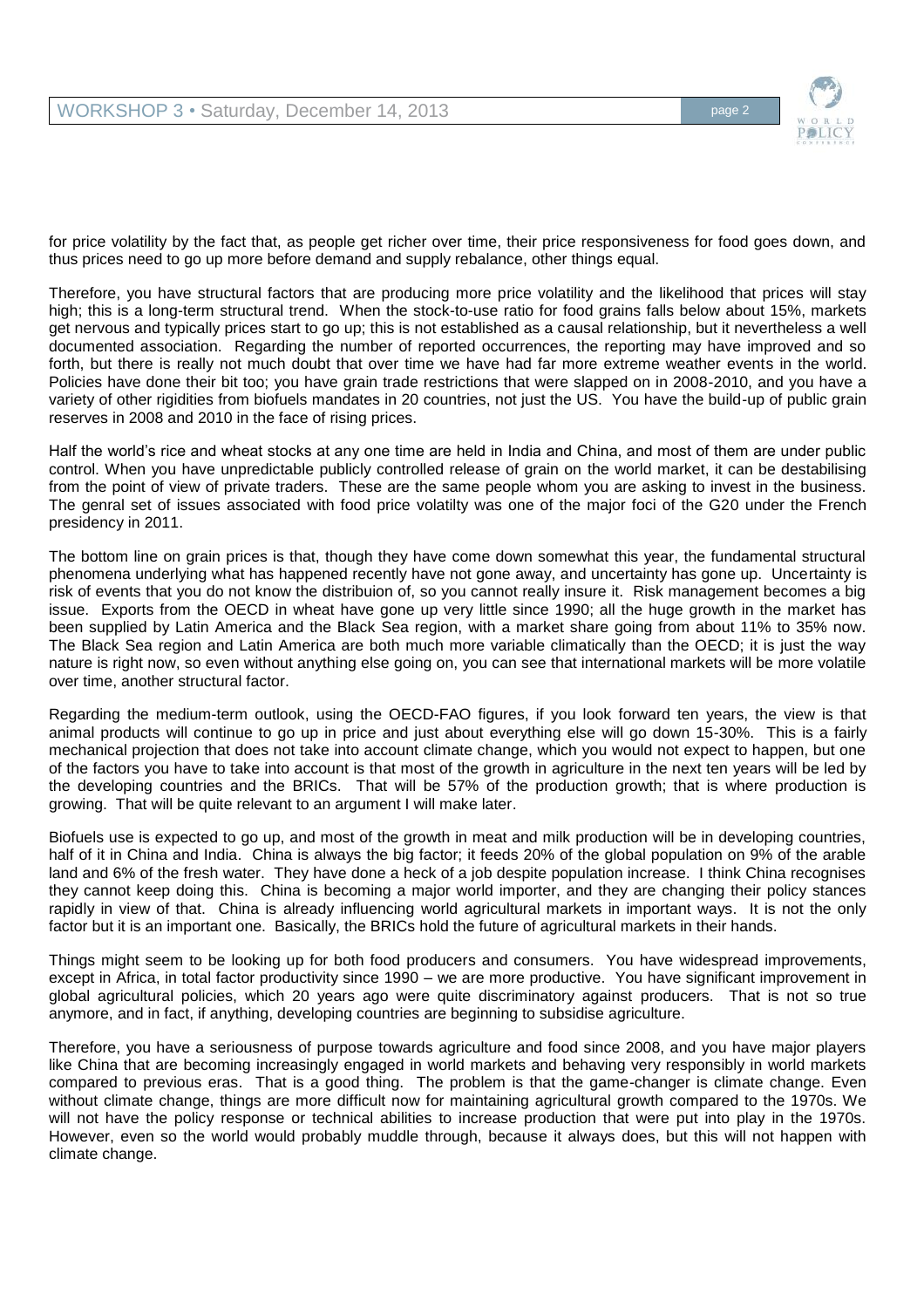

Acceleration in climate change seems to be happening, and even climate change of two degrees by 2050, which right now is a good outcome, could send the world backwards with reductions of food per capita of the order of 10-20% instead of the aggregate increase we want to see. We think some effects may happen in Southeast Asia as early as 2030 instead of 2050, and I can assure you the governments in Southeast Asia are mostly conscious of this, particularly in places like Vietnam, and they are extremely worried.

Basically, scientific work shows that for every degree of global warming you get about a 5% decrease in yield of the major cereals. That is huge, since you are relying on yield increase to get the production you need. Instead of getting your 50% or 70% increase by 2050, depending on your estimate, you might actually get an aggregate decrease of as much as 20%. You have flooding already with rice intrusion; three rivers, the Tropria, the Mekong and the Irrawaddy in Southeast Asia account for 40% of the world's rice production, and there is already major saline intrusion there. You could easily see an Africa where large numbers of farmers have to switch to livestock only, according to some studies.

Some careful work by IFPRI in 2010 forr South Asia looked at this; it was biophysical and economic modelling that basically showed that, without climate change, you could count on the kinds of annual yield growth you would need in the major cereals, but with climate change you definitely could not. The places that are most vulnerable to climate change are really the tropics, and the governments in the tropics are far more conscious of these problems than governments outside the tropics. The problem is that most governments in the tropics do not think that climate change is their problem; they think it is a problem that came from somewhere else. Therefore, you have a kind of political stasis, because without the participation of the BRICs and the developing countries, you will not have a solution globally to climate change. However, they do not think it is their problem, though they know it is a problem for them.

Agriculture is in a particularly bad position, because at least 25% of global greenhouse gases every year, the anthropogenic ones, come from agriculture. The other energy sector and the other places where you get greenhouse gases are not doing the job as it is, but if agriculture is not part of the solution, they would have to do at least one-third more. There are ways to mitigate climate change through agricultural action at the same time as raising productivity and increasing resilience, but you have to target that.

Going forward, we need to think about climate-smart agriculture everywhere. Basically, it is possible to reduce carbon emissions, and in agriculture the separation between adaptation to climate change and mitigation of climate change is basically artificial, because in the tropics you are mostly trying to increase the carbon content of soil, which is very good for productivity and very good for resilience; it is also good for mitigation. Certainly, governments, whether in the developed or developing world, will not do it alone, and there is a lot of thought on how you can mobilise the private sector.

The big messages for agricultural policy are as follows. Food price volatility is a long-term phenomenon; even though it has gone down a bit recently, it will come back, and if we get complacent we will be as unprepared next time as we were in 2008. Like any industry, you have to build trust in mutual benefit, and trust in mutual benefit is pretty scarce in global agriculture right now. There should be increased attention to risk management and greater resilience, and the policy incentives we have should be shifted to promoting triple wins, that is, more productivity, better resilience and mitigation all at the same time.

The key areas multilaterals should really emphasise going forward are as follows. This is what I said in the World Bank when it was my job to do so, and I will say it now. We need to climate-proof agriculture; we need to help clients find ways to manage and mitigate the increased levels of agricultural and environmental risks. I am sure the Minister will address that, because I know it is a great preoccupation of all governments in the tropics now. Private sector response should be leveraged in a way that helps countries meet their objectives. Most importantly, multilaterals really need to work together; multilaterals, even the World Bank, are too small to have any impact individually unless they have a variety of partners. Join global partnerships, bring what multilaterals can bring in terms of knowledge, and convene forums to harmonise and align efforts around international priorities.

I chose four quick initiatives because I was involved in all of them. There is the Climate Smart Agriculture Alliance which was just launched in Durban; this is a wide variety of countries and organisations, including the FAO, the World Bank and others, to find the technical themes that can allow these triple wins. We need to manage and mitigate